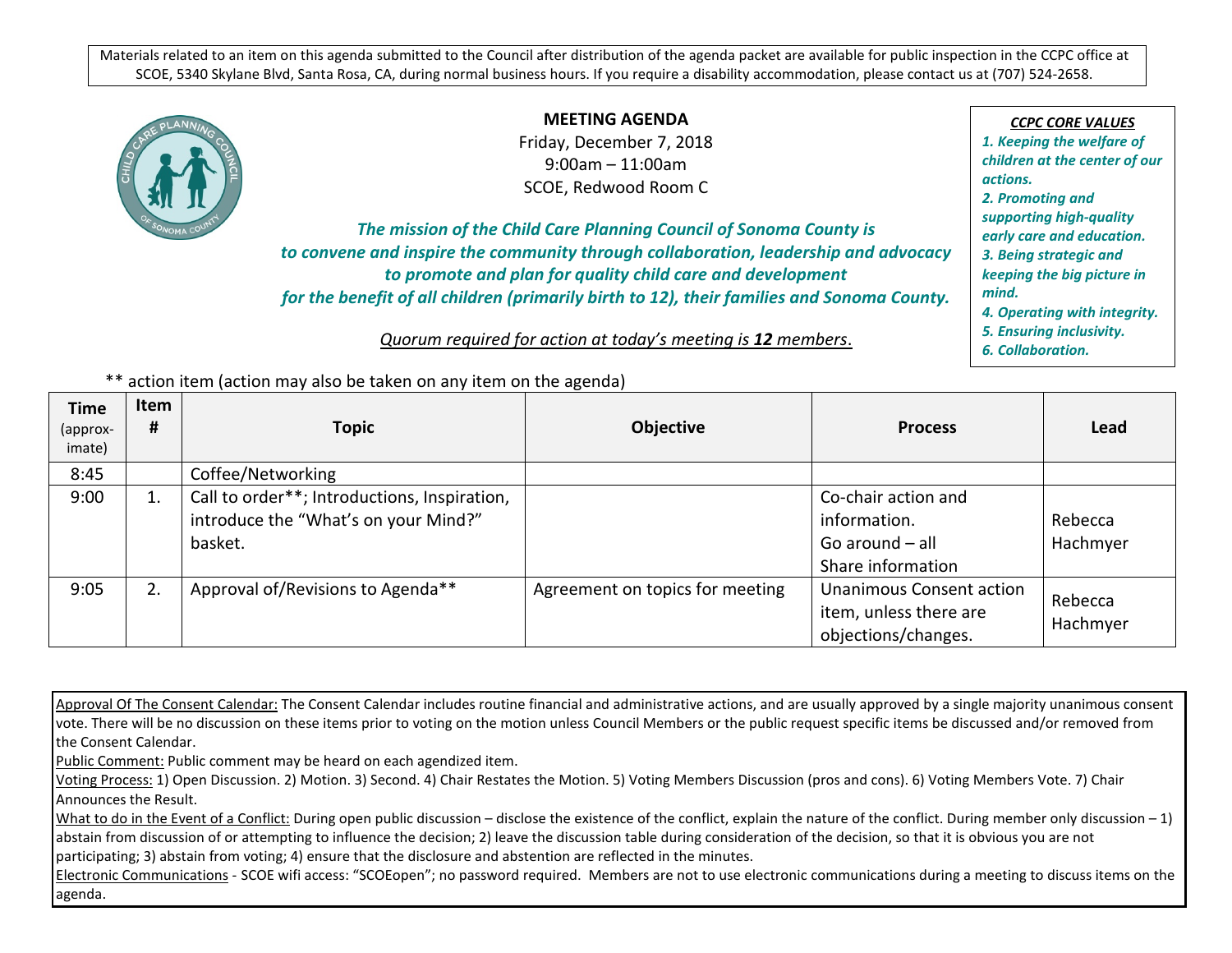| 9:10         | 3. | Consent Calendar**<br>a. CCPC Meeting Minutes of 11/2/18<br>b. Re-appointment of Jason Riggs,<br>Terry Ziegler, Missy Danneberg,<br>Kathleen Kelley, Soledad Figueroa,<br>Lisa Grocott and Debbie Blanton | Approve record of previous<br>a.<br>meeting<br>Approve member re-<br>b.<br>appointments for another<br>two-year term. | <b>Unanimous Consent</b><br>a.<br>action item<br><b>Unanimous Consent</b><br>b.<br>action item | Rebecca<br>Hachmyer                                |
|--------------|----|-----------------------------------------------------------------------------------------------------------------------------------------------------------------------------------------------------------|-----------------------------------------------------------------------------------------------------------------------|------------------------------------------------------------------------------------------------|----------------------------------------------------|
| 9:15         | 4. | Follow up from the previous meeting: Early<br>Childhood Education Town Hall: What's on<br>the horizon.                                                                                                    | How did you use the information<br>from the last meeting's hot topic?                                                 | Discussion                                                                                     | Rebecca<br>Hachmyer                                |
| 9:20<br>9:50 | 5. | Hot Topic - Community Support for the<br>New Normal/Resources for children and<br>families.<br><b>BREAK</b>                                                                                               | Panel presentation - Redwood<br>Empire Food Bank, Catholic<br>Charities,                                              | Presentation,<br>Q&A/discussion                                                                | Allison<br>Goodwin,<br>Jennie Holmes               |
| 10:00        | 6. | Child Care Consumers/Child Care Providers<br>Input/ Member Announcements                                                                                                                                  | Include direct perspectives and<br>updates on current issues                                                          | CCPC members in these<br>categories share info about<br>issues/trends                          | Rebecca<br>Hachmyer                                |
| 10:05        | 7. | Public (non-members) comment on non-<br>agendized items                                                                                                                                                   | Hear input from non-members on<br>any topic related to our mission                                                    | Comments                                                                                       | Rebecca<br>Hachmyer                                |
| 10:10        | 8. | <b>Executive Committee Report</b><br>ELC and Evening of Honor Sponsorship<br>dollar amounts.<br><b>Needs Assessment</b>                                                                                   | Provide information                                                                                                   | Report, discuss                                                                                | Renee<br>Whitlock-<br>Hemsouvanh/<br>Lorie Siebler |
| 10:15        | 9. | <b>Finance Committee Report</b><br>a. ELC Scholarships**<br>ELC Sponsorship**<br>b.<br>Evening of Honor Sponsorship**<br>c.                                                                               | Approve ELC Scholarships<br>a.<br>Approve ELC Sponsorship<br>b.<br>Approve Evening of Honor<br>c.<br>Sponsorship**    | Report, discuss, vote<br>a.<br>Report, discuss, vote<br>b.<br>Report, discuss, vote<br>c.      | <b>Missy</b><br>Danneberg                          |

\*\* Action item

Voting Process: 1) Open Discussion. 2) Motion. 3) Second. 4) Chair Restates the Motion. 5) Voting Members Discussion (pros and cons). 6) Voting Members Vote. 7) Chair Announces the Result.

What to do in the Event of a Conflict: During open public discussion – disclose the existence of the conflict, explain the nature of the conflict. During member only discussion – **1) abstain from discussion of or attempting to influence the decision; 2) leave the discussion table during consideration of the decision, so that it is obvious you are not participating; 3) abstain from voting; 4) ensure that the disclosure and abstention are reflected in the minutes.**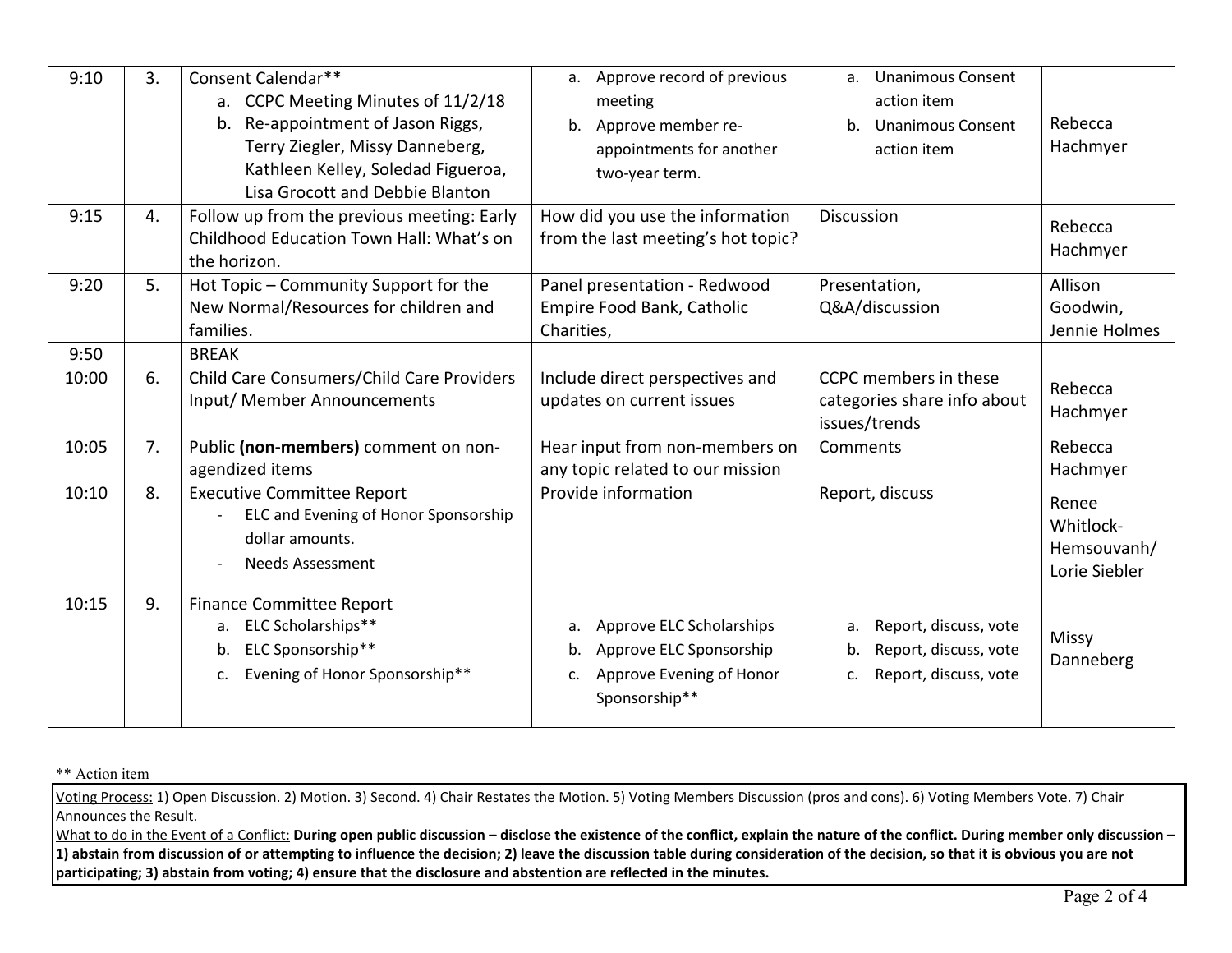Materials related to an item on this agenda submitted to the Council after distribution of the agenda packet are available for public inspection in the CCPC office at SCOE, 5340 Skylane Blvd, Santa Rosa, CA, during normal business hours. If you require a disability accommodation, please contact us at (707) 524-2658.

| 10:20 | 10. | CCPC Statement of urgency of community<br>support**                             | Review and accept the statement                                                                                                   | Report, discuss, vote                                                                                                                                                                                                      | Lara<br>Magnusdottir |
|-------|-----|---------------------------------------------------------------------------------|-----------------------------------------------------------------------------------------------------------------------------------|----------------------------------------------------------------------------------------------------------------------------------------------------------------------------------------------------------------------------|----------------------|
| 10:25 | 11. | New & Existing Member Spotlight<br>Stella Gonzalez<br>Renee Whitlock-Hemsouvanh | Get to know more about CCPC<br>members.                                                                                           | Members share information<br>about themselves.                                                                                                                                                                             | Rebecca<br>Hachmyer  |
| 10:30 | 12. | <b>Public Policy Report</b>                                                     | Update on current legislation.                                                                                                    | Report, open discussion                                                                                                                                                                                                    | Lara<br>Magnusdottir |
| 10:35 | 13. | Work Group break out time and report outs                                       | Work groups will be given 5<br>minutes to break out and then<br>provide a 2-minute update on<br>their work.                       | Work group discussion,<br>report out.                                                                                                                                                                                      | Rebecca<br>Hachmyer  |
| 10:50 | 14. | What's on your Mind?                                                            | Provide meeting attendees with<br>an opportunity to share what is<br>on their minds by writing<br>ideas/thoughts on an index card | Cards will be reviewed and<br>addressed at this time.                                                                                                                                                                      | Rebecca<br>Hachmyer  |
| 10:55 | 15. | Feedback & In-Kind Services and<br><b>Contributions Forms</b>                   | Allow time for Council meeting<br>attendees to complete the<br>Feedback and In-Kind<br>Contributions forms.                       | Turn to an elbow partner:<br>discuss the main takeaways<br>from today's meeting or<br>work individually if you<br>prefer. Capture what<br>worked well, what didn't,<br>and/or suggestions for<br>future agenda items using | Rebecca<br>Hachmyer  |

Approval Of The Consent Calendar: The Consent Calendar includes routine financial and administrative actions, and are usually approved by a single majority unanimous consent vote. There will be no discussion on these items prior to voting on the motion unless Council Members or the public request specific items be discussed and/or removed from the Consent Calendar.

Public Comment: Public comment may be heard on each agendized item.

Voting Process: 1) Open Discussion. 2) Motion. 3) Second. 4) Chair Restates the Motion. 5) Voting Members Discussion (pros and cons). 6) Voting Members Vote. 7) Chair Announces the Result.

What to do in the Event of a Conflict: During open public discussion – disclose the existence of the conflict, explain the nature of the conflict. During member only discussion – 1) abstain from discussion of or attempting to influence the decision; 2) leave the discussion table during consideration of the decision, so that it is obvious you are not participating; 3) abstain from voting; 4) ensure that the disclosure and abstention are reflected in the minutes.

Electronic Communications - SCOE wifi access: "SCOEopen"; no password required. Members are not to use electronic communications during a meeting to discuss items on the agenda.